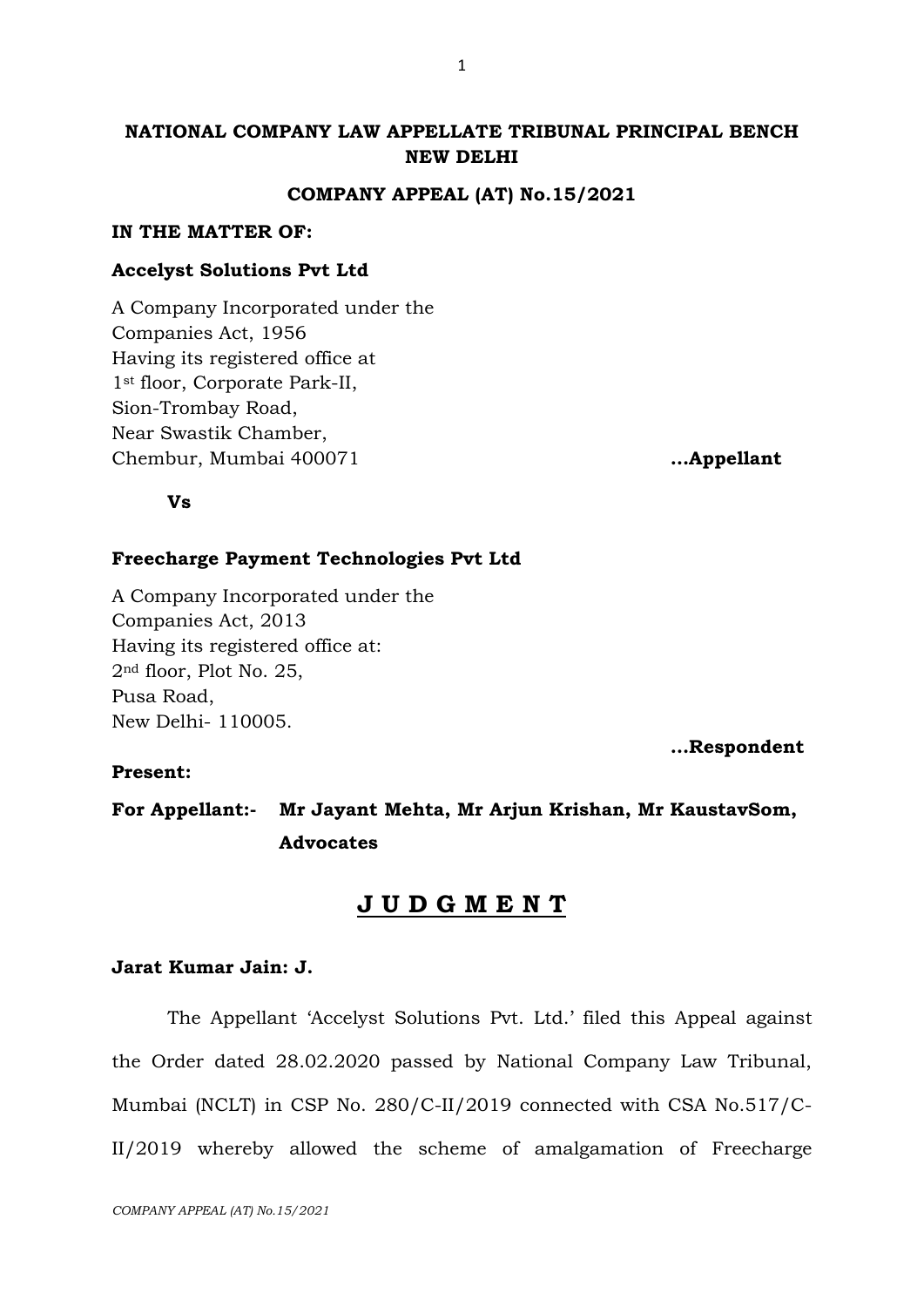Payment Technologies Pvt. Ltd. and Accelyst Solutions Pvt Ltd under Sections 230 to 232 of the Companies Act, 2013. However, modified, the Appointed date from 07.10.2017 to 01.04.2018.

2. Brief facts for deciding this Appeal, are that Accelyst Solutions Pvt Ltd (Petitioner / Transferor Company) and Freecharge Payment Technologies Pvt. Ltd. (Non-Petitioner / Transferee Company) under Sections 230 to 232 of the Companies Act, 2013 submitted a scheme for amalgamation of the Transferor Company into Transferee Company. NCLT, Delhi has approved the scheme of amalgamation with Appointed date 07.10.2017 vide order dated 22.10.2019 passed in CP No. CAA-144/ND/2018. NCLT, Mumbai has also approved the scheme vide impugned order but modified the Appointed date from 07.10.2017 to 01.04.2018 on the ground that considerable time has lapsed from the Appointed date as mentioned in scheme and the Board Resolution of the Scheme is dated 27.03.2018 and Valuation Report is dated 22.03.2018.

3. Being aggrieved with this order, the Appellant has filed this Appeal.

4. Learned Counsel for the Appellant submits that the appointed date fixed as per the scheme of amalgamation was 07.10.2017.The said scheme was approved by the NCLT, Delhi vide order dated 22.10.2019 in respect of Transferee Company with the same Appointed date 07.10.2017. However, by the impugned order NCLT, Mumbai modified the Appointed date 01.04.2018 such order is erroneous. The Tribunal would not sit in Appeal over the commercial wisdom of the parties who proposed and approved the scheme if the scheme is otherwise in accordance with statutory requirements. For this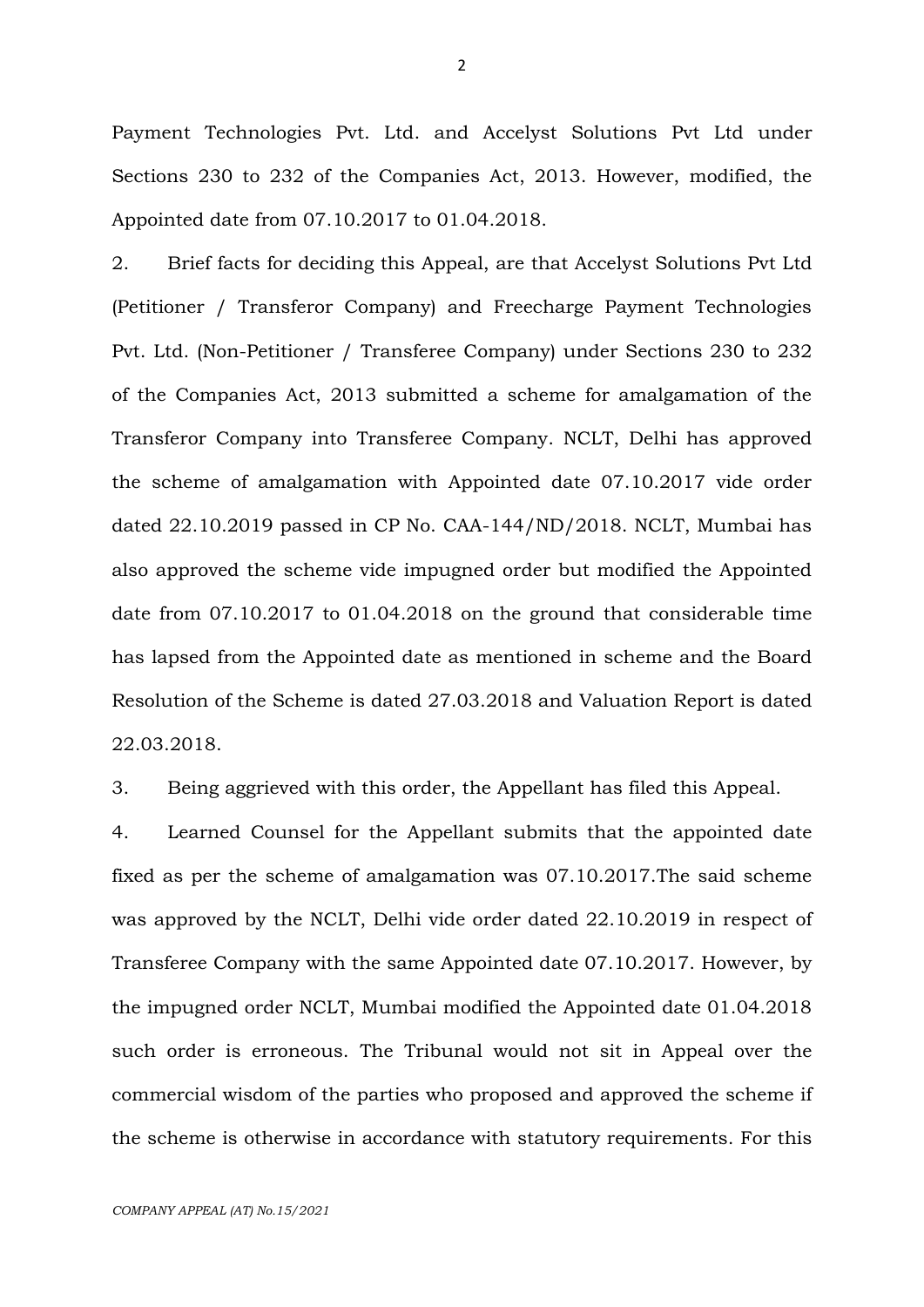proposition, he placed reliance on the Judgment of Hon'ble Supreme Court in the case of Miheer H. Mafatlal Vs. Mafatlal Industries Ltd. (1997) 1 SCC 579. This Judgment has been approved by the Hon'ble Supreme Court in the Case of Hindustan Lever &Anr. Vs. State of Maharashtra &Anr. (2004) 9 SCC 438. The Court laid down the broad contours of the Jurisdiction of the Company Court in granting sanction to the scheme.

5. It is submitted that the Company Court/Tribunal ought not to modify the Appointed date without justification as held by Hon'ble Gujrat High Court in Re. Shree BalajiCinevision (India) Pvt. Ltd. in O.J. Appeal No. 65 of 2009 decided on 23.09.2009 and the Hon'ble Punjab and Haryana High Court in Re. Highway Cycle Industries Ltd. &Anr. (2003) 115 Comp. Cas. 260.

6. Learned Counsel for the Appellant further submitted that in regard to Appointed date the impugned order had mis-quoted the report dated 15.01.2019 of Regional Director Western Region. For this purpose, he drew our attention towards the RD report at Page 864.

7. It is also submitted that NCLT, Mumbai while modifying the Appointed date has not assigned any reason for modification and has failed to consider this fact that such Appointed date in respect of Transferee Company has already been approved by the NCLT, Delhi vide order dated 22.10.2019. Therefore, the modification of the Appointed date is liable to set aside and fixed the Appointed date as per scheme i.e. 07.10.2017 and condone the delay and extend the time for compliance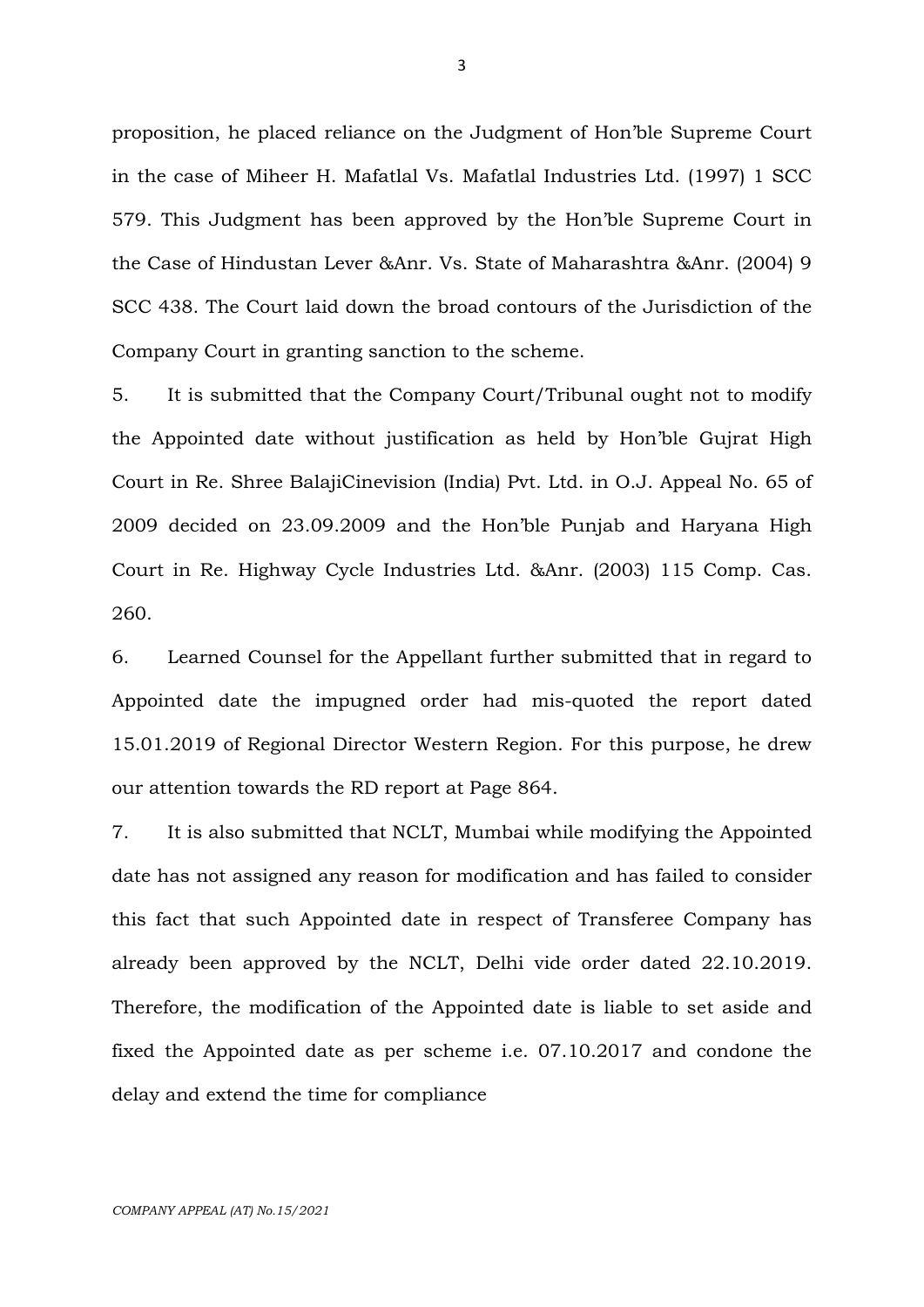8. After hearing Learned Counsel for the Appellant, we have perused the record and considered the submissions.

9. It is admitted fact that amalgamation scheme of Transferee Company 'Freecharge Payment Technologies Pvt. Ltd.' with the Appointed date 07.10.2017 is approved by NCLT, Delhi vide order dated 22.10.2019 passed in CP No. CAA-144/ND/2018.

10. Now, we have considered, whether in regard to Appointed date the impugned order had mis-quoted the RD report dated 15.01.2019.

| As quoted in Para 10(e) of the<br>impugned order at pg. 36-37                                                                                                                                                                                                                                                                                                                                                                                                                                                                                                                                                                                                                                                                | The Observations of the Regional<br>Director on proposed scheme at<br>Page. 864.                                                                                                                                                                                                                                                                                                                                                                                                                                                                                                                                                                                                                                                                                                                                                                                                                        |
|------------------------------------------------------------------------------------------------------------------------------------------------------------------------------------------------------------------------------------------------------------------------------------------------------------------------------------------------------------------------------------------------------------------------------------------------------------------------------------------------------------------------------------------------------------------------------------------------------------------------------------------------------------------------------------------------------------------------------|---------------------------------------------------------------------------------------------------------------------------------------------------------------------------------------------------------------------------------------------------------------------------------------------------------------------------------------------------------------------------------------------------------------------------------------------------------------------------------------------------------------------------------------------------------------------------------------------------------------------------------------------------------------------------------------------------------------------------------------------------------------------------------------------------------------------------------------------------------------------------------------------------------|
| (e) As per clause 3.2 of the Scheme,<br>the Appointed date means October,<br>7, 2017 (Or such other date as may<br>be mutually determined by the<br>Board of Directors of the Transferor<br>Company and the<br>Transferee<br>Company). In this regard. It is<br>submitted that Section 232 (6) of<br>the Companies Act, 2013 states that<br>the Scheme under this Section shall<br>clearly indicate an appointed date<br>from which it shall be effective and<br>the scheme shall be deemed to be<br>effective from such date and not at<br>a date subsequent to the appointed<br>date. However, this aspect may be<br>decided by the Hon'ble Tribunal<br>taking into account its inherent<br>powers"<br>(underlining added) | "(e) as per clause 3.2 of the scheme,<br>the Appointed date means October,<br>7 2017 (or such other date as may<br>be mutually determined by the<br>board of Directors of the transferor<br>the transferee<br>and<br>company<br>company) and impact of the<br>amalgamation will be given as per<br>requirements<br>the<br>the<br>of<br>applicable Indian accounting<br>standards from this date (or such<br>other date as may be mutually<br>determined by the Board of<br>of<br>the Transferor<br>Directors<br>Company and the Transferee<br><b>Company</b> ). In this regard, it is<br>submitted that Section 232 (6) of<br>the Companies Act, 2013 states that<br>the Scheme under this Section shall<br>clearly indicate an Appointed date<br>from which it shall be effective and<br>the scheme shall be deemed to be<br>effective from such date and not at<br>a date subsequent to the Appointed |
|                                                                                                                                                                                                                                                                                                                                                                                                                                                                                                                                                                                                                                                                                                                              | date" (emphasis added)                                                                                                                                                                                                                                                                                                                                                                                                                                                                                                                                                                                                                                                                                                                                                                                                                                                                                  |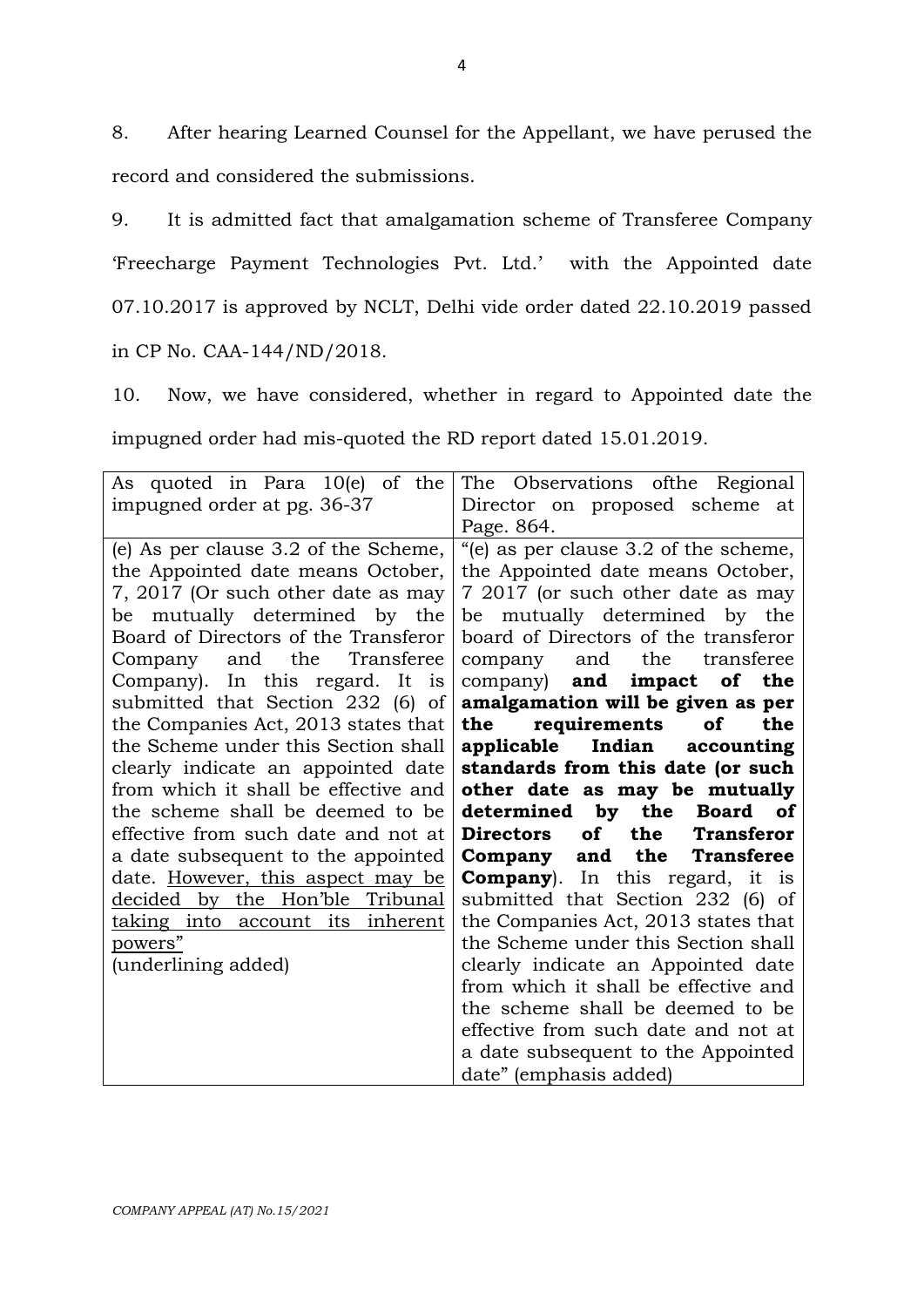11. With the above chart, it is clear that para 10(e) of the impugned order had erroneously mis-quoted the observations of the RD report pertaining to Appointed date.

12. Now, we have considered the scope and ambit of the jurisdiction of the Tribunal while exercising its power in sanctioning the scheme of amalgamation. It is useful to refer the Judgment of Hon'ble Supreme Court in the Case of Miheer H. Mafatlal (Supra). This Judgment has been approved by the Hon'ble Supreme Court in the case of Hindustan Lever (Supra) and at para 11 & 12 held that:

"11. While exercising its power in sanctioning a scheme of arrangement, the Court has to examine as to whether the provisions of the statute have been complied with. Once the Court finds that the parameters set out in [Section 394](https://indiankanoon.org/doc/301194/) of the Companies Act have been met then the Court would have no further jurisdiction to sit in appeal over the commercial wisdom of the class of persons who with their eyes open give their approval, even if, in the view of the Court better scheme could have been framed. This aspect was examined in detail by this Court in Miheer H. Mafatlal Vs. Mafatlal Industries Ltd., 1997 (1) SCC 579. The Court laid down the following broad contours of the jurisdiction of the company court in granting sanction to the scheme as follows:-

1. The sanctioning court has to see to it that all the requisite statutory procedure for supporting such a scheme has been complied with and that the requisite meetings as contemplated by [Section 391\(1\)\(a\)](https://indiankanoon.org/doc/637987/) have been held.

2. That the scheme put up for sanction of the Court is backed up by the requisite majority vote as required by [Section](https://indiankanoon.org/doc/1562602/)  [391](https://indiankanoon.org/doc/1562602/) sub-section (2).

3. That the meetings concerned of the creditors or members or any class of them had the relevant material to enable the voters to arrive at an informed decision for approving the scheme in question. That the majority decision of the concerned class of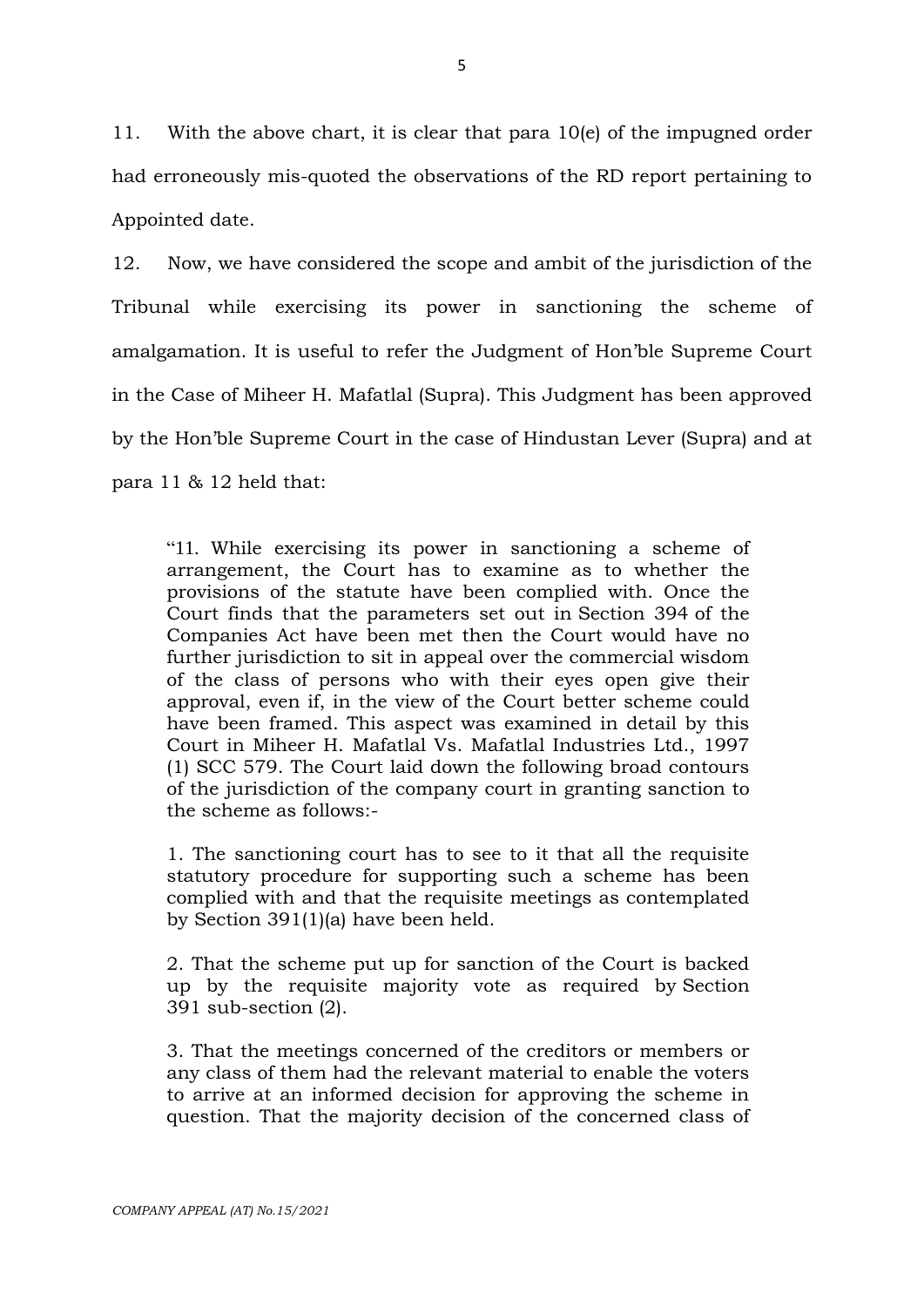voters is just and fair to the class as a whole so as to legitimately bind even the dissenting members of that class.

4. That all necessary material indicated by [Section 393\(1\)\(a\)](https://indiankanoon.org/doc/118430/) is placed before the voters at the meetings concerned as contemplated by [Section 391](https://indiankanoon.org/doc/1562602/) sub-section (1).

5. That all the requisite material contemplated by the proviso of sub-section (2) of [Section 391](https://indiankanoon.org/doc/1562602/) of the Act is placed before the Court by the applicant concerned seeking sanction for such a scheme and the Court gets satisfied about the same.

6. That the proposed scheme of compromise and arrangement is not found to be violative of any provision of law and is not unconscionable, nor contrary to public policy. For ascertaining the real purpose underlying the scheme with a view to be satisfied on this aspect, the Court, if necessary, can pierce the veil of apparent corporate purpose underlying the scheme and can judiciously X-ray the same.

7. That the Company Court has also to satisfy itself that members or class of members or creditors or class of creditors, as the case may be, were acting bona fide and in good faith and were not coercing the minority in order to promote any interest adverse to that of the latter comprising the same class whom they purported to represent.

8. That the scheme as a whole is also found to be just, fair and reasonable from the point of view of prudent men of business taking a commercial decision beneficial to the class represented by them for whom the scheme is meant.

9. Once the aforesaid broad parameters about the requirements of a scheme for getting sanction of the Court are found to have been met, the Court will have no further jurisdiction to sit in appeal over the commercial wisdom of the majority of the class of persons who with their open eyes have given their approval to the scheme even if in the view of the Court there would be a better scheme for the company and its members or creditors for whom the scheme is framed. The Court cannot refuse to sanction such a scheme on that ground as it would otherwise amount to the Court exercising appellate jurisdiction over the scheme rather than its supervisory jurisdiction. It is the commercial wisdom of the parties to the scheme who have taken an informed decision about the usefulness and propriety of the scheme by supporting it by the requisite majority vote that has to be kept in view by the Court. The Court has neither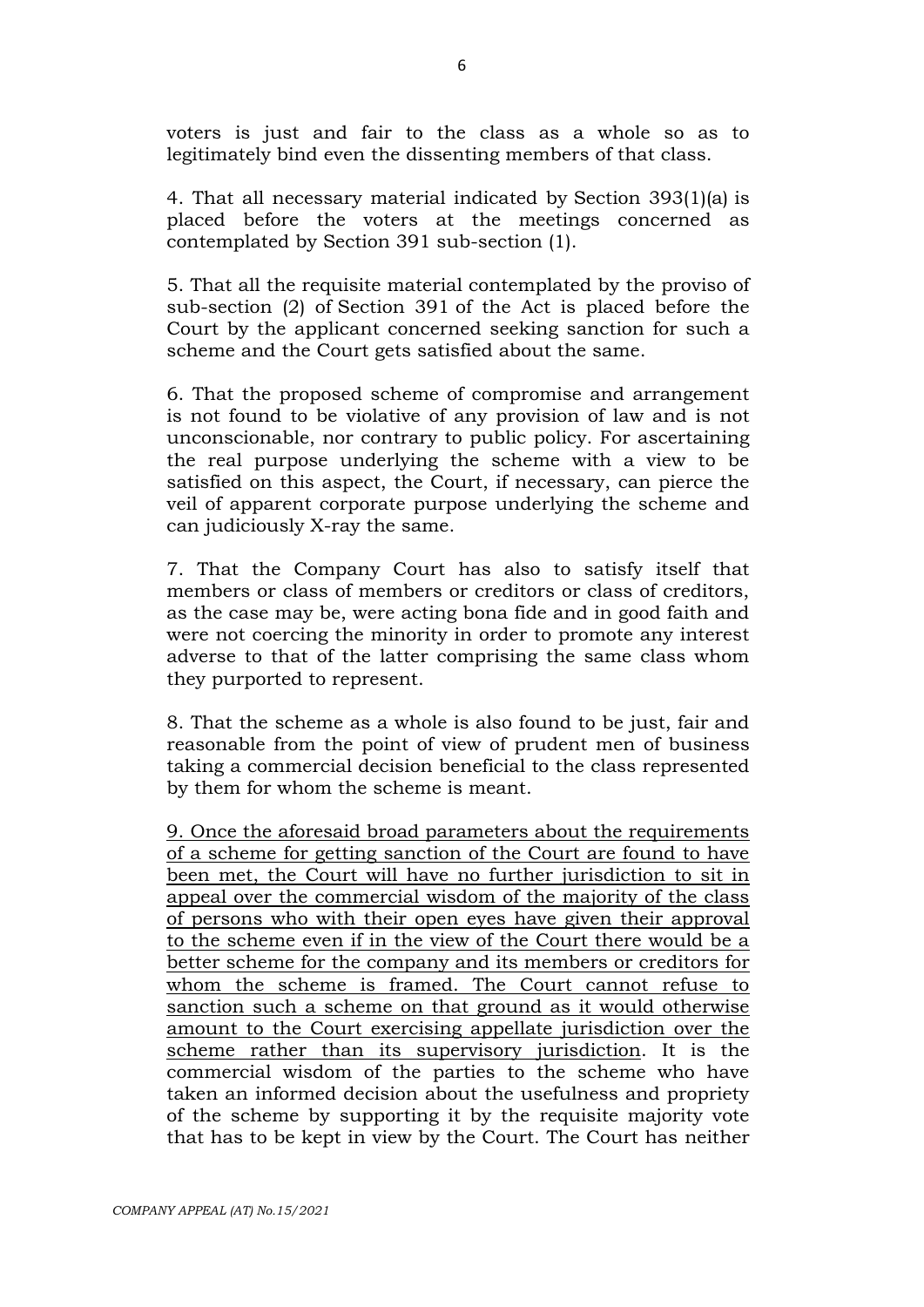the expertise nor the jurisdiction to delve deep into the commercial wisdom exercised by the creditors and members of the company who have ratified the scheme by the requisite majority.Consequently the Company Court's jurisdiction to that extent is peripheral and supervisory and not appellate. The Court acts like an umpire in a game of cricket who has to see that both the teams play their game according to the rules and do not overstep the limits. But subject to that how best the game is to be played is left to the players and not to the umpire. The supervisory jurisdiction of the Company Court can also be culled out from the provisions of [Section 392.](https://indiankanoon.org/doc/1187271/) Of course this section deals with post-sanction supervision. But the said provision itself clearly earmarks the field in which the sanction of the Court operates. The supervisor cannot ever be treated as the author or a policy-maker. Consequently the propriety and the merits of the compromise or arrangement have to be judged by the parties who as sui juris with their open eyes and fully informed about the pros and cons of the scheme arrive at their own reasoned judgment and agree to be bound by such compromise or arrangement.

12. Two broad principles underlying a scheme of amalgamation which have been brought out in this judgment are:

1. That the order passed by the Court amalgamating the company is based on a compromise or arrangement arrived at between the parties; and

2. That the jurisdiction of the company court while sanctioning the scheme is supervisory only, i.e., to observe that the procedure set out in the Act is met and complied with and that the proposed scheme of compromise or arrangement is not violative of any provision of law, unconscionable or contrary to public policy. The Court is not to exercise the appellate jurisdiction and examine the commercial wisdom of the compromise or arrangement arrived at between the parties. The role of the court is that of an umpire in a game to see that the teams play their role as per rules and do not overstep the limits. Subject to that how best the game is to be played is left to the players and not to the umpire.

Both these principles indicate that there is no adjudication by the court on the merits as such."

(Emphasis added)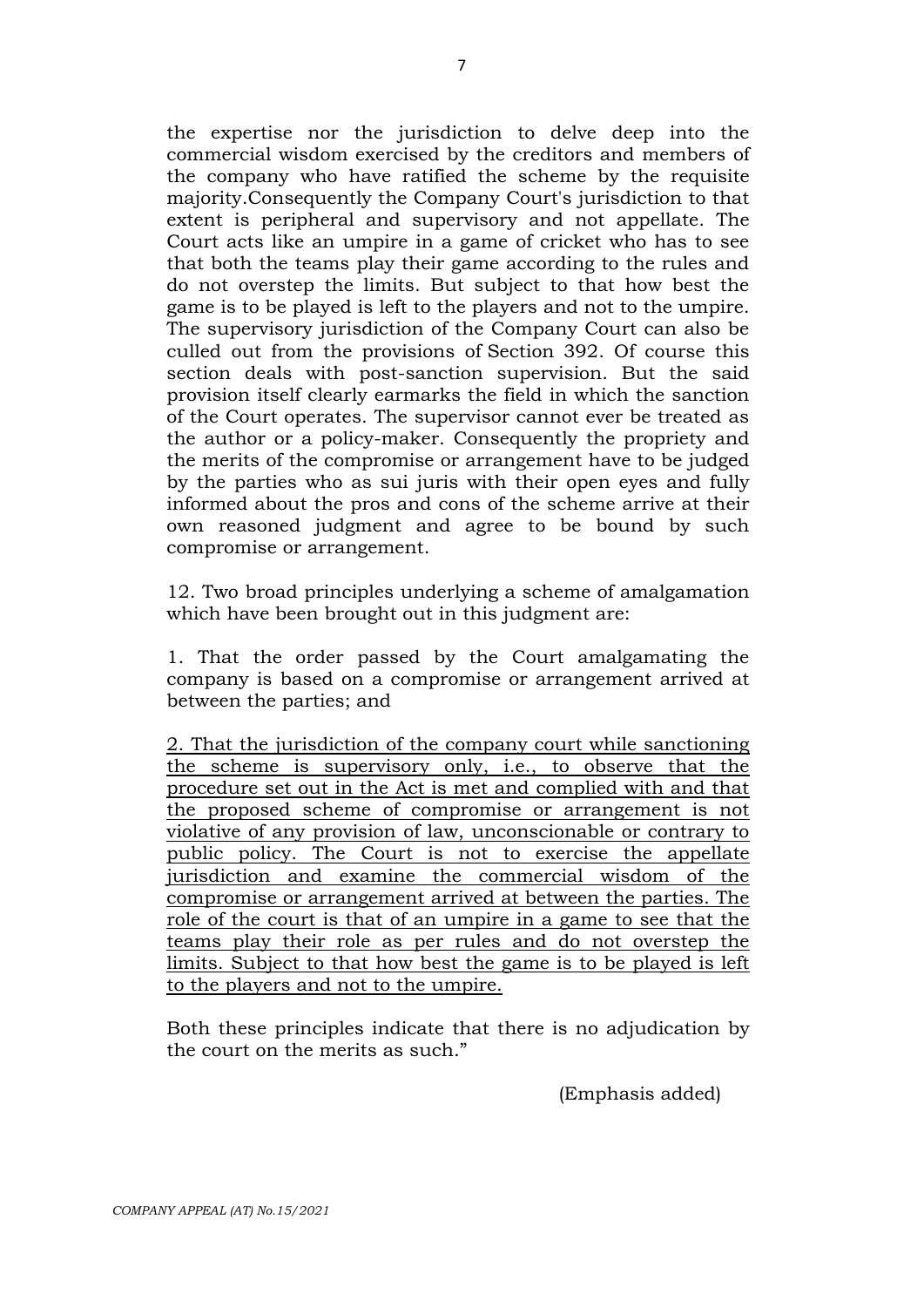13. With the aforesaid, it is settled legal position that while exercising its power in sanctioning a scheme of amalgamation, the Court/Tribunal has to examine as to whether the provision of statute have been complied with.The Court/Tribunal would have no further jurisdiction to sit in Appeal over the commercial wisdom of shareholders of the Company.

14. In the light of the aforesaid proposition, we have examined the impugned order, Ld. NCLT in Para 20 & 21 held that:

"20. As per this scheme, the Appointed date is fixed as 07.10.2017 since considerable time has lapsed from the Appointed date as mentioned in the scheme and the Board Resolution of the Scheme of amalgamation is dated 27.03.2018 and the valuation report is dated 22.03.2018 the Bench considers that the Appointed date be modified suitably and fixed as 01.04.2018. 21. Since all the requisite statutory compliances have been

fulfilled, the Company Scheme Petition No. 280 of 2019 filed by the Petitioner/Transferor Company made absolute in terms of prayer clauses at 49(i) of the said Petition.

15. With the aforesaid, it is clear that the Appellant Company has fulfilled all the requisite statutory compliances. However, Ld. NCLT modified the Appointed date considering the valuation report which is subsequent to the Appointed date. While modifying the Appointed date Ld. NCLT has not considered that the Appointed date 07.10.2017 is approved by the NCLT, Delhi vide order dated 22.10.2019 passed in CP No. CAA/144/ND/2018 in respect of Transferee Company.The alteration of the Appointed date would render all calculations awry, none of the shareholder opposed the Appointed date proposed in the scheme of amalgamation. In identical facts Hon'ble High Court of Gujrat in the Case of O.J. Appeal No. 65 of 2009 in CP No.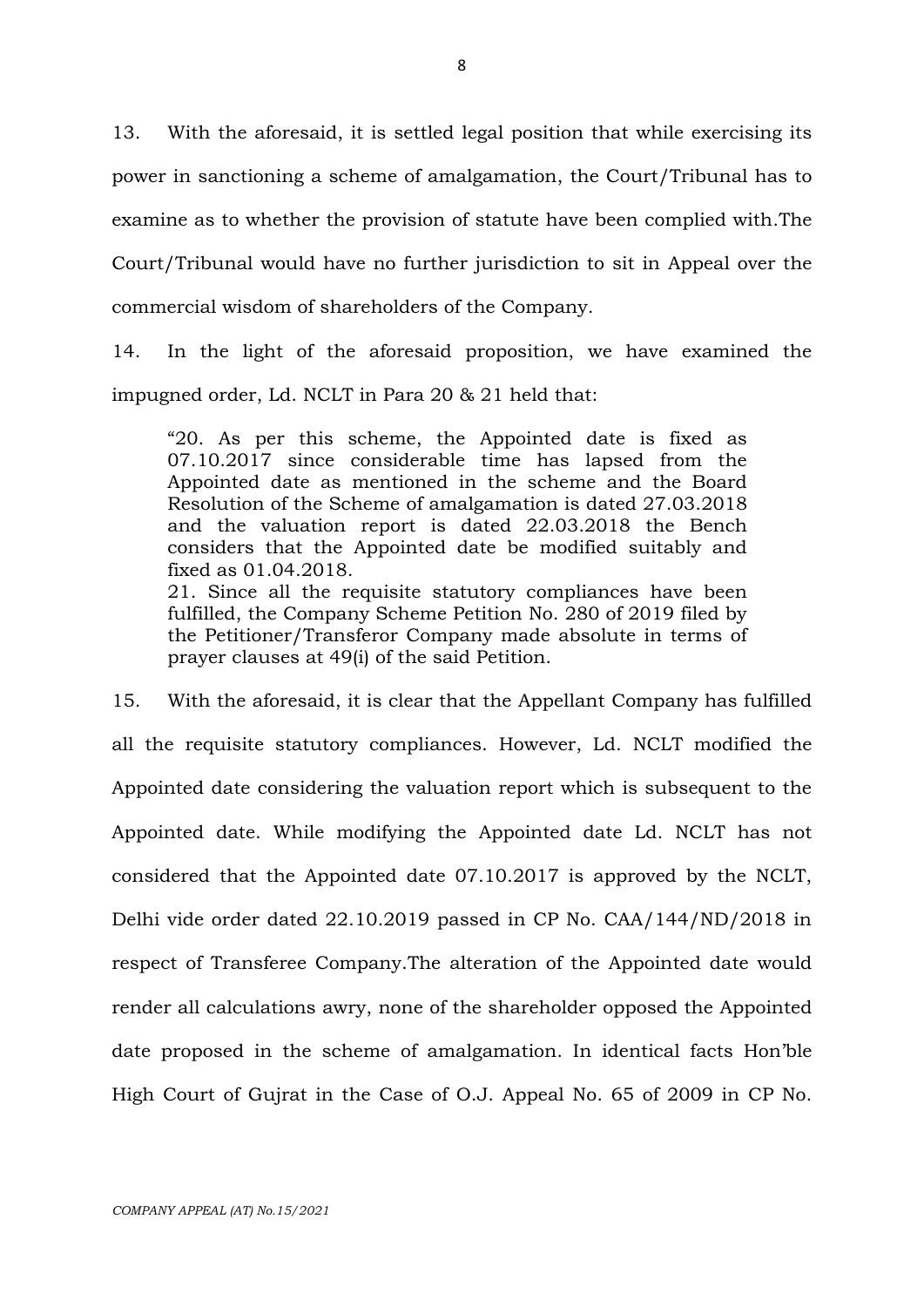100 of 2009 in Re. Shree BalajiCinevision IndiaPvt. Ltd. decided on 23.09.2009 held that:

"We have perused the Judgment of the Ld. Company Judge.We do agree with the Ld. Company Judge that the Company Court has discretion to make modification in the proposed scheme of compromise, arrangement etc. However, such discretion is required to be exercisedfor cogent reasons.We do agree with Mr Soparkar that the Ld. Company Judge had no reason to modify the Appointed date proposed inthe scheme of amalgamation.We also agree that the alteration in the appointed date would affect the calculations and would have financial implications.

For the aforesaid reasons, we allow these appeals. The modification made by the Ld. Company Judge in respect of the Appointed date proposed in the scheme of amalgamation is set aside. The scheme of the amalgamation as proposed is sanctioned.

16. With the aforesaid, we are of the considered view that the exercising jurisdiction by the NCLT Mumbai to modify the Appointed date from 07.10.2017 to 01.04.2018 in the facts of this case was unwarranted. Thus, the impugned order so far as the modification of Appointed date is concerned is set aside and the Appointed date as per the scheme is fixed 07.10.2017, which is approved by the shareholder of the Appellant Company.

17. For Compliance of the directions in Paras 22 and 23 of the impugned order,we extend the period nowthirty and sixty days respectively calculated from the receipt of the certified copy of this order. It is also made clear that in Para 24 of the impugned order, effective date of the scheme shall be the date on which the certified copy of this order alongwith sanctioning scheme order are filed with both Registrar of Companies, Mumbai and New Delhi